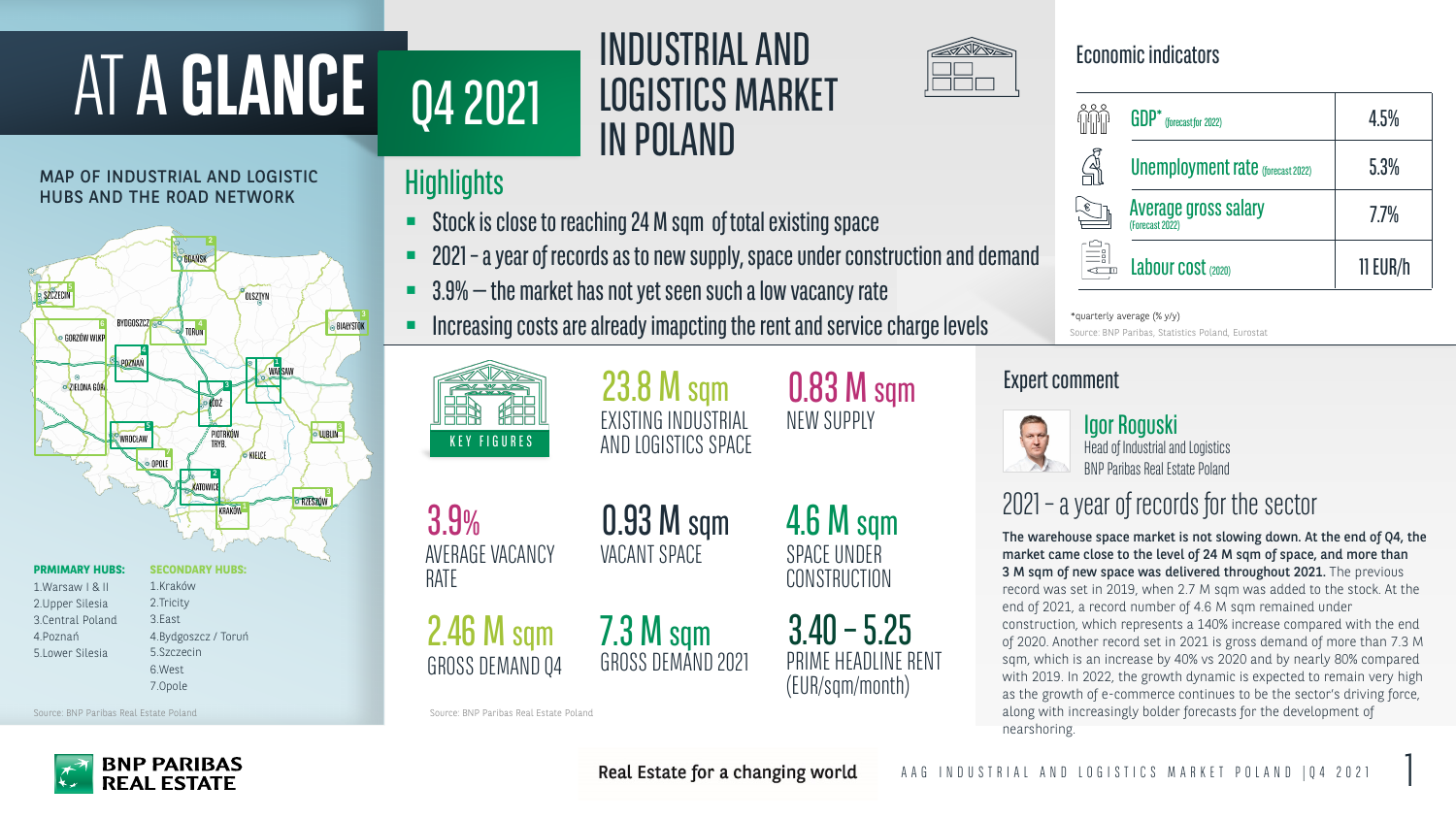12%

Central Poland 10%

West 8%

East 5%

16%

# AT A **GLANCE** 04 2021

### Stock and vacancy rate New supply



 $\Box$  Total existing stock (left scale)  $\leftrightarrow$  Vacancy rate (right scale)

At the year end, a record amount of 4.6 M sqm remained under construction. In the last 24 months, the greatest dynamics of changes in the existing stock occurred in the West (93%) and Tricity (51%) zones. In the next 12 months, the highest growth is expected in emerging markets: Bydgoszcz/Toruń (56%) and Szczecin (43%) where construction works refer to 233,000 sqm and 385,000 sqm respectively.

This is one of the fastest-growing segments of the logistics market, as confirmed by the online survey, 61% people shopped online at least once a year in 2020. After the unquestionable success of Inpost, courier companies are showing more and more interest in investing in the parcel machine infrastructure. Furgonetka.pl for example announced plans to build a chain of parcel machines in 2021. Also, leading players in the e-commerce sector, incl. Allegro, are developing their own device networks. New solutions, aimed at shortening the delivery time, are a trend expected in the future.

.

## The collectomats segment is the winner of the e-commerce trend







As the volume of new supply increases, the vacancy rate decreases. At the end of Q4 2021, it reached the level of 3.9%, which means a decrease by 3.0 p.p. year on year and by 1.1 p.p. compared with the previous quarter of 2021. At the same time, the percentage of speculatively constructed space has increased. This is caused, among others, by slightly extended construction time of new developments and simultaneously by an increase in the demand for warehouses available "ASAP". Last year, approx. 55% of warehouse space under construction was secured by lease agreements, with approx. 20% of all area attributable to buildings developed in the BTS system (built-to-suit).

|   | <b>BUILDING</b>                 | <b>HUB</b>          | AREA (sqm) |
|---|---------------------------------|---------------------|------------|
|   | GLP Lędziny Logistics<br>Centre | Upper<br>Silesia    | 111,500    |
|   | Hillwood Bydgoszcz              | Bydgoszcz<br>/Toruń | 104,400    |
| 3 | P3 Poznań II                    | Poznań              | 97,200     |

### Michał Rdzanek

Associate Director, Industrial and Logistics **BNP Paribas Real Estate Poland** 

| <b>BUILDING</b>                                                                                                                                                                                                                                                                                                                                                                                                                                                             | <b>HUB</b>          | <b>AREA LEASED</b><br>(sqm) | <b>TYPE OF</b><br><b>LEASE</b> |  |
|-----------------------------------------------------------------------------------------------------------------------------------------------------------------------------------------------------------------------------------------------------------------------------------------------------------------------------------------------------------------------------------------------------------------------------------------------------------------------------|---------------------|-----------------------------|--------------------------------|--|
| Panattoni BTS<br>Zalando Bydgoszcz                                                                                                                                                                                                                                                                                                                                                                                                                                          | Bydgoszcz/<br>Toruń | 146,000                     | new                            |  |
| <b>BTS Panattoni Park</b><br>Stargard                                                                                                                                                                                                                                                                                                                                                                                                                                       | Szczecin            | 87,300                      | new                            |  |
| <b>BTS LPP Panattoni</b><br>Park Rzeszów North                                                                                                                                                                                                                                                                                                                                                                                                                              | East                | 69,000                      | new                            |  |
| $\begin{array}{ccccccccccccccccc} \multicolumn{4}{c }{\multicolumn{3}{c }{\multicolumn{3}{c }{\multicolumn{3}{c }{\multicolumn{3}{c }{\multicolumn{3}{c}}}} & \multicolumn{3}{c }{\multicolumn{3}{c }{\multicolumn{3}{c }{\multicolumn{3}{c }{\multicolumn{3}{c}}}} & \multicolumn{3}{c }{\multicolumn{3}{c }{\multicolumn{3}{c }{\multicolumn{3}{c }{\multicolumn{3}{c }{\multicolumn{3}{c }{\multicolumn{3}{c }{\multicolumn{3}{c }{\multicolumn{3}{c }{\multicolumn{3}{$ |                     |                             |                                |  |

The volume of space under construction is currently the highest in the history of the sector, amounting to more than 4.6 M sqm, of which almost 54% is already secured by lease agreements.

Real Estate for a changing world

### Share of industrial and logistics market by hub

Source: BNP Paribas Real Estate Poland Source: BNP Paribas Real Estate Poland

Source: BNP Paribas Real Estate Poland



# Expert comment

Source: BNP Paribas Real Estate Poland

### Industrial and logistics space under construction

### Major schemes under construction

Source: BNP Paribas Real Estate Poland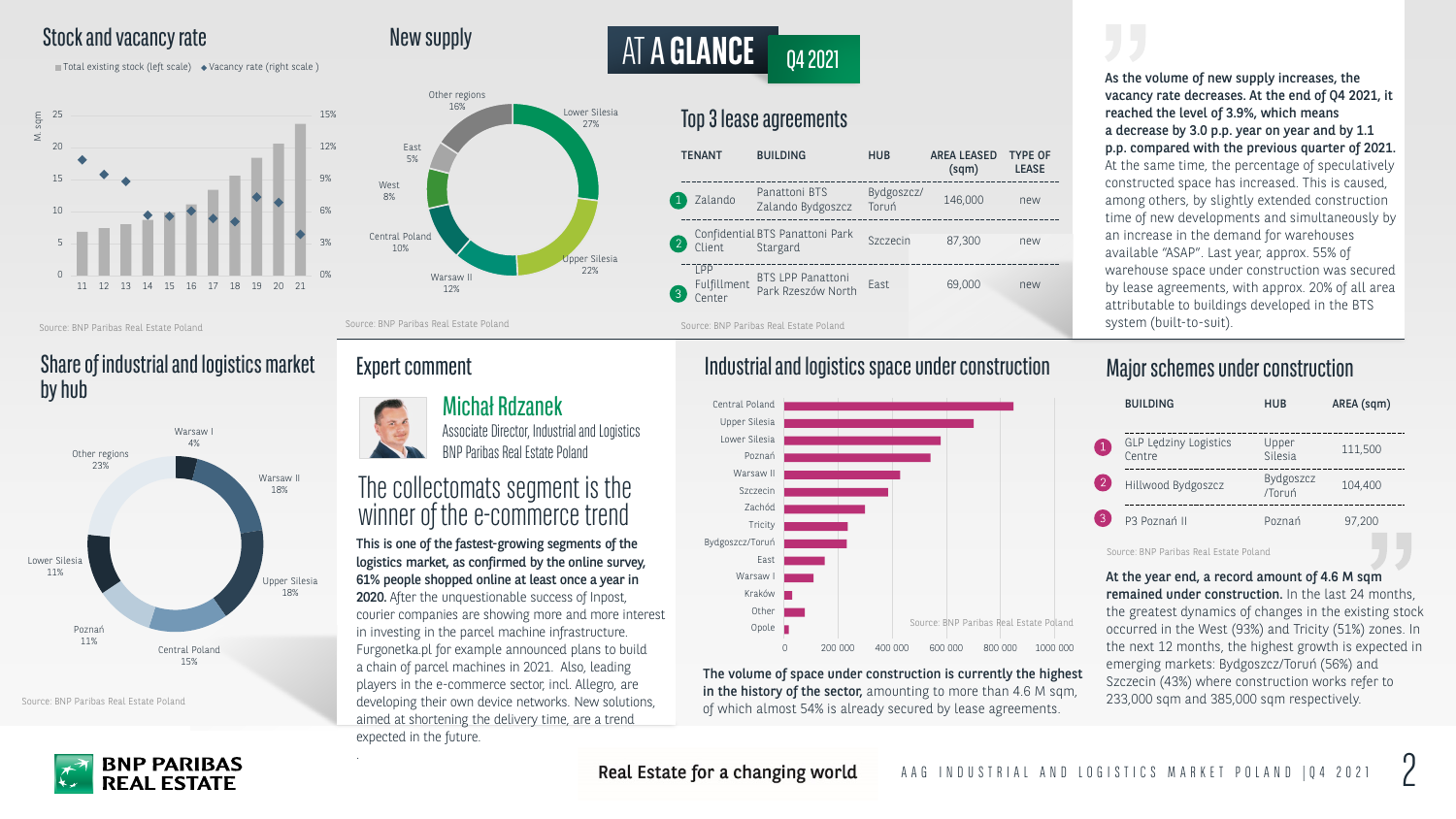### Martyna Kajka

Associate Director, Industrial and Logistics, BNP Paribas Real Estate Poland





2022 will be another record-setting year on the market. In the current year, e-commerce in logistics will continue its strong development, as will all industries related to e-commerce, i.e. logistics operators (3PL sector) and courier companies, which will ensure absorption of the space currently under construction. However, the aspect of labour forces will also be important. Many industries are already facing problems with lack of availability of skilled workforce, in turn it may affect the employee cost, which today makes Poland an appealing spot on map of Europe. It is worth remembering that the sector struggles with land availability for sector-specific investments as well as increases of construction materials prices which translates to price pressure. All these factors will determine the direction for development, both for supply and demand.

Absorption<sup>\*</sup>







ATA **GLANCE** Q4 2021



which means a decrease by 3.0 p.p. (y/y) and 1.1 p.p. (q/q).

In Q4 2021, similarly to 2021 as a whole, the most active tenants were 3PL (Third Party Logistics) operators, companies from the e-commerce sector and tenants from the retail sector, who jointly accounted for more than 44% of gross demand during the analysed period.

Inpost grew its network by over 50% in 2021 alone and now owns more than 16 thousand parcel machines in Poland. The company is also developing its services in the UK and France.

Headline rents did not notice a change at the year end, in fact remaining relatively stable throughout the whole year. Level of EUR 3.75- 5.25/sqm/month was quoted in Warsaw I zone and EUR 2.50-3.95/sqm/month in other regions of the country. In the following months, we can expect developers to be less willing to negotiate rent rates, and even to increase headline rates due to high demand, low vacancy rate and rising costs of construction and maintenance.



1. 3PL 26% 2. E-commerce 11% 3. Retail 9%

Source: BNP Paribas Real Estate Poland





Source: BNP Paribas Real Estate Poland

Real Estate for a changing world

### Hedaline rents by zone (EUR/sqm/mth)

Source: BNP Paribas Real Estate Poland \*Absorption=relationship between vacant space and available space between quarters

## Demand structure Expert comment Expert comment Gross demand by hub Top 3 tenant sectors

# 2022 – interesting year ahead of us

### Vacancy rate

Source: BNP Paribas Real Estate Poland

(by share in the gross demand)